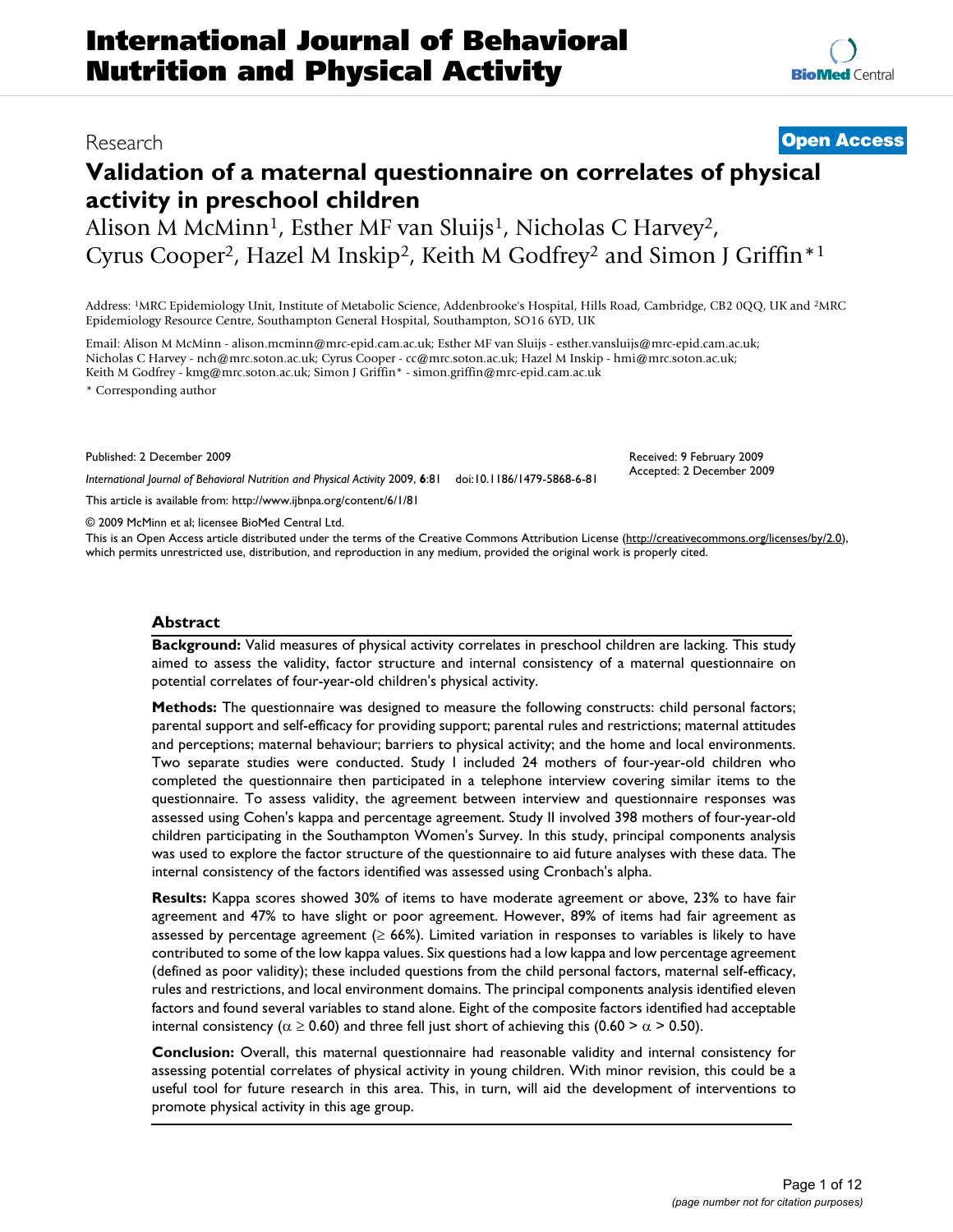# **Background**

The promotion of physical activity in children is a key public health issue due to its potential contribution to the prevention of obesity [1], osteoporosis [2], the metabolic syndrome [3] and cardiovascular disease[4] and its association with positive effects on mental health [2]. Recent evidence suggests that children and adolescents are not undertaking recommended amounts of physical activity [5,6], emphasising the need to develop ways of encouraging children to be more active. Evidence that physical activity tracks from early childhood [7,8] suggests that health behaviours (including activity) may develop in early life, making an argument for focusing promotion efforts on preschool children. However, the few intervention studies that have targeted this age group have not reported significant effects [9]. To develop effective interventions to promote physical activity in this age group, an understanding of the determinants or correlates of this behaviour is required but this is currently limited. Research into physical activity correlates in young children has mostly focused on demographic and biological factors [10] warranting further research across a range of domains.

An important aspect of research into the correlates of physical activity in children is the use of valid and reliable measures, both of physical activity and of the correlates being investigated. Using measures with acceptable levels of validity and reliability reduces measurement error and strengthens the conclusions that can be drawn. Studies have investigated the psychometric properties of measures of correlates in adolescents [11-17] and older children (aged 8-12 years) [18-22] but not preschool children. We therefore aimed to assess the psychometric properties of a maternal questionnaire designed to measure a range of factors that might be associated with preschool children's physical activity. The questionnaire was based on a literature search on the correlates of young (< 8 years) children's physical activity and guided by Social Cognitive Theory which identifies personal, behavioural and environmental (social and physical) influences on children's health behaviour [23]. Drawing on these, the questionnaire was designed to measure the following domains: child personal factors; parental support and self-efficacy for providing support; parental rules and restrictions; maternal attitudes and perceptions; maternal behaviour; barriers to physical activity; the home environment; and the local environment. Additionally, questions on whether or not the child attended preschool/nursery and what mode of transport mothers chose when making short trips were included to give some indication of the child's lifestyle.

The validation of measures of physical activity correlates in children is problematic, largely due to there being no established 'gold standard' with which to compare a new measure. Some validation studies of child-report questionnaires have used alternative sources of information, such as parents [11] or teachers [21], as the criterion measure for comparison. However, the accuracy of these criterion measures is unclear. Other validation studies have investigated different aspects of validity such as factorial validity [15,16,24], which is used to assess which questions contribute the greatest variation in responses and to detect the underlying structure of a set of variables. This can be used either to reduce a set of questions on a particular construct or to guide the grouping of individual variables into constructs for analyses. While this can provide useful information, on its own, it does not verify whether the new questionnaire is measuring what it is supposed to. Some studies have also looked at the relationship between measures of correlates and levels of children's physical activity to further validate questionnaires [17,19,20]. However, this seems counter-intuitive as it is investigating whether the variables in a questionnaire are associated with physical activity before it has been established whether the questionnaire is accurately measuring these variables. As there does not appear to be one ideal way to validate questionnaires on the correlates of physical activity in children, using a combination of methods is likely to give the best estimates of validity.

The aims of the studies presented here were to assess the validity of a maternal questionnaire on the potential correlates of physical activity among preschool children and to explore the factor structure of the questionnaire data, and the internal consistency of the factors identified, to guide future analyses with these data. To our knowledge, this is the first study to investigate the validity and reliability of a questionnaire on the potential correlates of physical activity in preschool children.

# **Methods**

# *Questionnaire Development*

The questionnaire was developed for use in the Southampton Women's Survey (SWS), a cohort study designed to investigate how women's anthropometry, lifestyle, and nutrition, before and during pregnancy, affect the development of their offspring [25]. Participants are monitored during their pregnancy then followed up after the birth of their child. When the children are four years old, a subsample is seen for a dual energy x-ray absorptiometry (DXA) scan [25], forming the source of participants for a secondary study investigating the association between bone health and obesity. This part of the SWS also aims to investigate the association between objectively measured physical activity and obesity and the correlates of physical activity. The questionnaire was therefore developed for this part of the study to collect data on the potential correlates of physical activity.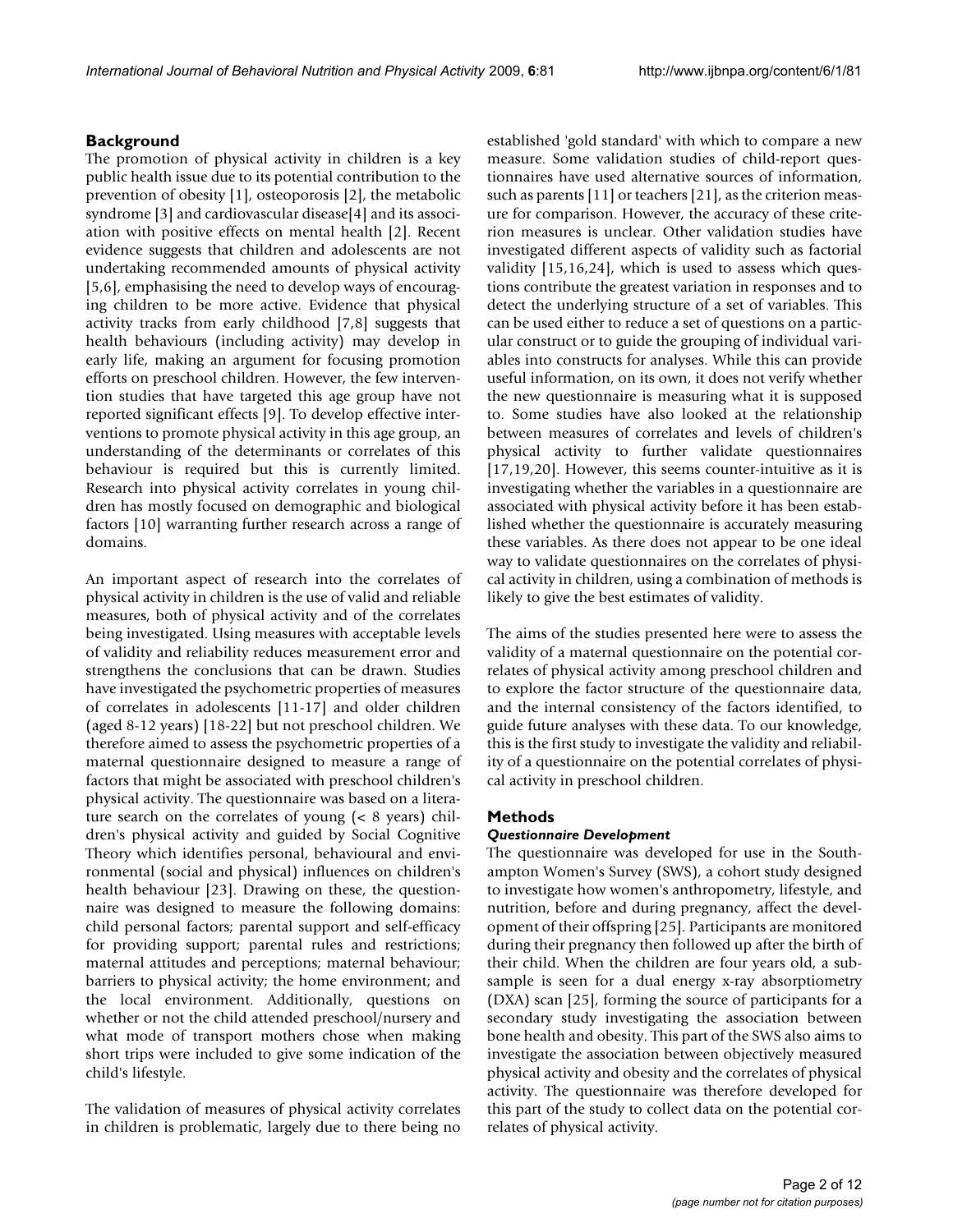The questionnaire included both newly developed questions and previously used questions that have been associated with children's physical activity. The newly developed questions (which included new questions for previously investigated constructs) covered the following potential correlates: maternal self-efficacy for providing social support; method of transport used when making short trips; mother's perception of child's physical activity compared with siblings and peers; child's personality; and parental importance of child's physical activity. Questions that were derived from previous studies covered: maternal perception of the local environment [26,27], maternal physical activity and sedentary pursuits [28], parental support [29,30], physical activity rules [26], physical activity restrictions [26], parental concern about child's television watching [31], child enjoyment of physical activity [32], child's preference for physical activity [30], and barriers to child's physical activity [26]. As data on biological factors were already being collected in the SWS, questions on these factors were not included in the questionnaire. The questionnaire was initially reviewed by a group of ten researchers who had experience of working on research involving children, to gauge the appropriateness of the questions and identify any further questions that should be added. The questionnaire was then pilot tested with five mothers of preschool children. A few amendments to the questions were made following feedback from these stages. The final version of the questionnaire contained 83 individual items, grouped into 31 questions, and took around 15-20 minutes to complete. The analyses presented in this paper relate to 20 questions (consisting of 63 individual items). A description of the variables/constructs covered in these questions is given in Table 1. Questions not included in the analyses were those relating to demographics (e.g. ethnicity, parent's age), mothers' weight status, and mothers' sedentary behaviour and physical activity which had previously been validated [28,33].

# *Study Design*

Two separate studies were undertaken: Study I assessed the validity of the questionnaire and Study II explored the factor structure of the questionnaire to aid future analyses of the questionnaire variables. Study I was conducted on a small convenience sample ( $n = 24$ ) during the first few months that the questionnaire was distributed to the SWS participants. To assess the validity of each question, we interviewed participants who had completed the questionnaire and used the interview data as a criterion measure with which to compare the questionnaire data. Conducting interviews with participants allowed them to clarify the meaning of the questions and expand on their answers, giving a richer response to the questions with which to compare their original questionnaire responses. Following initial feedback from Study I, some amendments were made to the questionnaire. The amended version of the questionnaire was then distributed in the SWS and it was this revised version that was used for Study II (a copy of this can be found in additional file 1). Study II (n = 389) was an exploratory factor analysis using principal components analysis (PCA). This analysis focused on the groups of questions in the questionnaire that were thought to reflect pre-determined constructs. Detailed information on the participants, data collection and statistical analyses for the two studies are described below.

# *Study I: Validity Analysis*

### *Participants and Data Collection*

Participants for this study were primarily recruited from the SWS sub-sample attending the four-year visit  $(n = 20)$ with additional recruitment of mothers of four-year-old children  $(n = 4)$  from another study being conducted around the same time in Cambridgeshire, UK [34]. The inclusion of participants from the latter study was to help recruit a broader mix of people. Ethical approval for data collection in the SWS was obtained from Southampton and South West Hampshire Local Research Ethics Committee and in the Cambridgeshire physical activity study from the Cambridge Research Ethics Committee.

The 20 participants recruited from the SWS were given the questionnaire when they attended a study visit (between September 2005 and February 2006) and asked for their consent to be contacted regarding the validation of the questionnaire. The additional four participants from the Cambridgeshire study were recruited between June and September 2006. Participants received the questionnaire by post and were asked for their consent to be contacted about the validation study on collection of the completed questionnaires. Participants from both studies who consented to being contacted were telephoned by a researcher, within around six weeks (median (inter-quartile range): 6.1 (4.0 to 9.4) weeks), to further inform them about the study and invite them to participate in a telephone interview. The interviews were conducted using a semi-structured schedule designed to cover the same questions as the questionnaire, asked in a similar way. Participants were encouraged to elaborate on their answers and asked for feedback on the layout and phrasing of the questionnaire. Two pilot interviews were conducted before the main data collection and minor revisions were made to the interview schedule following this. Data from these pilot interviews were not included in the present analysis. After obtaining verbal informed consent (on tape), interviews were tape-recorded and fully transcribed. Participants' responses to each question were coded, blind to participants' questionnaire responses, by two researchers independently. For most questions, responses were coded as positive, neutral or negative, although other coding schemes were used for some questions where appropriate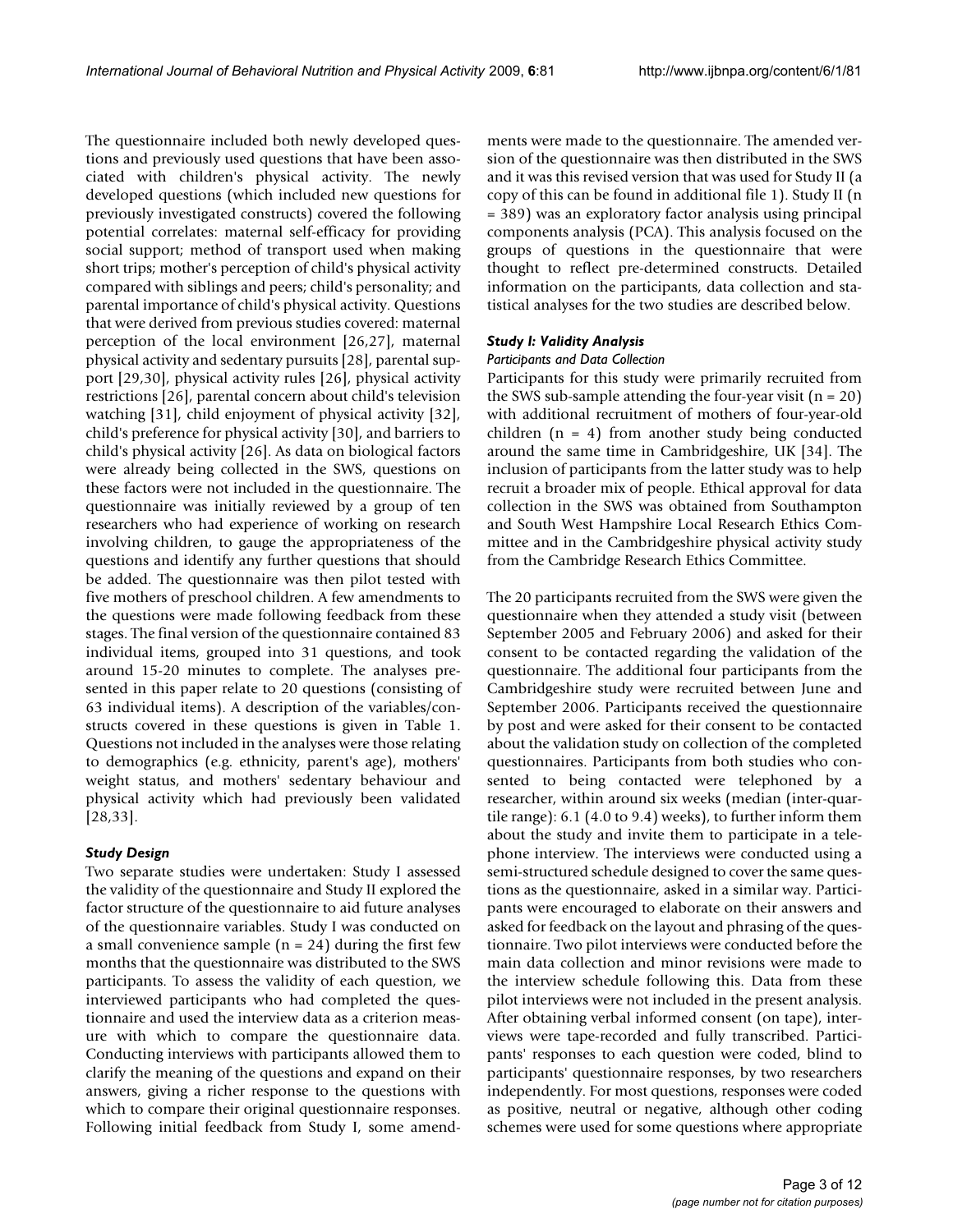#### **Table 1: Description of questionnaire items/constructs**

| Name of variable/group of variables       | No. of items    | Description/abbreviated questions <sup>1</sup>                                                                                                                                                                                                                                                                                                                                                                     |  |
|-------------------------------------------|-----------------|--------------------------------------------------------------------------------------------------------------------------------------------------------------------------------------------------------------------------------------------------------------------------------------------------------------------------------------------------------------------------------------------------------------------|--|
| Child personal factors                    |                 |                                                                                                                                                                                                                                                                                                                                                                                                                    |  |
| Personality                               | 4               | Would you describe your child as: physically active; restless; well-behaved; inquisitive/outgoing<br>(strongly disagree to strongly agree).                                                                                                                                                                                                                                                                        |  |
| Enjoyment of physical activity            | <sup>1</sup>    | Agreement with: my child enjoys being physically active (strongly disagree to strongly agree).                                                                                                                                                                                                                                                                                                                     |  |
| Preference for physical activity          | 3               | Does your child prefer to: play indoors or play outdoors; play with toys or watch TV; watch TV or<br>play a running a game with siblings or friends.                                                                                                                                                                                                                                                               |  |
| <b>Parental support</b>                   |                 |                                                                                                                                                                                                                                                                                                                                                                                                                    |  |
| Parental support                          | 5               | How often (never to very often) do you or your partner: encourage child to do PA; do PA with child;<br>provide transport so child can go somewhere to do PA; watch child participate in PA; tell child PA is<br>good for health?                                                                                                                                                                                   |  |
| Maternal self-efficacy for social support | 7               | Agreement (strongly disagree to strongly agree) with: I think it is difficult to: encourage child to go<br>outside and play; encourage child to play active game instead of watching TV; play active game with<br>child on a busy day; take child out to play when it's cold and wet; take child out to play when it's hot;<br>play active game with child at the weekend; play active game with child when tired. |  |
| <b>Parental rules &amp; restrictions</b>  |                 |                                                                                                                                                                                                                                                                                                                                                                                                                    |  |
| Parental rules                            | $\overline{7}$  | How often (never to very often) do you or your partner apply the following rules: not allowed to<br>watch TV at meal times; go to bed at a set time; not allowed to play ball games in house; not allowed<br>to eat snacks while watching TV; not allowed to play in playground without adult supervision; not<br>allowed to run or cycle in house; not allowed to play in garden without adult supervision.       |  |
| Parental restrictions                     | 4               | How often (never to very often) do you or your partner restrict the time child spends: watching TV/<br>video; playing computer games; playing outside; using computer.                                                                                                                                                                                                                                             |  |
| Maternal attitudes & perceptions          |                 |                                                                                                                                                                                                                                                                                                                                                                                                                    |  |
| Importance of child PA                    | T               | Agreement with: I think it is important that my child participates in PA (strongly disagree to strongly<br>agree).                                                                                                                                                                                                                                                                                                 |  |
| Concern about TV watching                 | -1              | Agreement with: I am concerned about the amount of TV my child watches (strongly disagree to<br>strongly agree).                                                                                                                                                                                                                                                                                                   |  |
| PA compared to siblings                   | T               | Compared to your other child(ren), would you say that your 4-year-old is: as active, more active, less<br>active, not applicable (no other children).                                                                                                                                                                                                                                                              |  |
| PA compared to peers                      | <sup>1</sup>    | Compared with children the same age and sex, would you say that your child is: generally less active;<br>similarly active; generally more active.                                                                                                                                                                                                                                                                  |  |
| <b>Barriers to physical activity</b>      |                 |                                                                                                                                                                                                                                                                                                                                                                                                                    |  |
| <b>Perceived barriers</b>                 | $\overline{10}$ | How often (never to very often) is child's PA limited due to: fees for clubs/swimming pools being too<br>high; difficult to get to PA places; child lacks skills to do PA; child not interested in doing PA; weather<br>is too bad; too busy; scared child will get hurt; no playgrounds near home; no other children to play<br>with; no adult to supervise child whilst playing.                                 |  |
| Home environment                          |                 |                                                                                                                                                                                                                                                                                                                                                                                                                    |  |
| Household composition                     | 4               | How many children younger and older than 4-year-old live at home; do you live with the father of<br>your 4-year-old; are there any other adults living in your home.                                                                                                                                                                                                                                               |  |
| TV/PC in bedroom                          | 3               | Does child have: TV; video/DVD player; computer in bedroom (yes/no).                                                                                                                                                                                                                                                                                                                                               |  |
| Car ownership                             | T               | Does household have any cars/vans available for use (yes/no).                                                                                                                                                                                                                                                                                                                                                      |  |
| <b>Local environment</b>                  |                 |                                                                                                                                                                                                                                                                                                                                                                                                                    |  |
| Perceived local environment               | 8               | Agreement (strongly disagree to agree) with: heavy traffic on local streets; concerned about<br>strangers; somewhere at home where child can go out and play; concerned about road safety; public<br>transport is limited; playgrounds close to home where child can play; playgrounds at child's nursery;<br>other children near home who child can play with.                                                    |  |
| Lifestyle                                 |                 |                                                                                                                                                                                                                                                                                                                                                                                                                    |  |
| Day care                                  | J.              | Does child attend day care, nursery or preschool (yes, full time; yes, part time; no, he/she is at home<br>with me; no, he/she is at home with other adult; other).                                                                                                                                                                                                                                                |  |
| Transport for short trips                 | $\overline{2}$  | When making short trips (less than 1/2 mile) alone/with child, what form of transport do you usually<br>use (public transport; car; walking; bicycling; other).                                                                                                                                                                                                                                                    |  |

1. PA = physical activity; TV = television; PC = personal computer.

2. The questionnaire also included questions on demographic variables, parental weight status, and parental physical activity and sedentary behaviour but these were not included in the analyses for this paper.

(e.g. yes/no). Consensus was reached by discussion in the case of disagreement.

Data on descriptive characteristics of participants' fouryear-old children were recorded as part of the original studies they were participating in. In the SWS, height and weight were measured using Leicester height measures

and Seca digital scales, respectively. In the Cambridgeshire study, height and weight were measured using a calibrated stadiometer and Tanita TBF-531 scales, respectively. Other descriptive data were gathered with the questionnaire.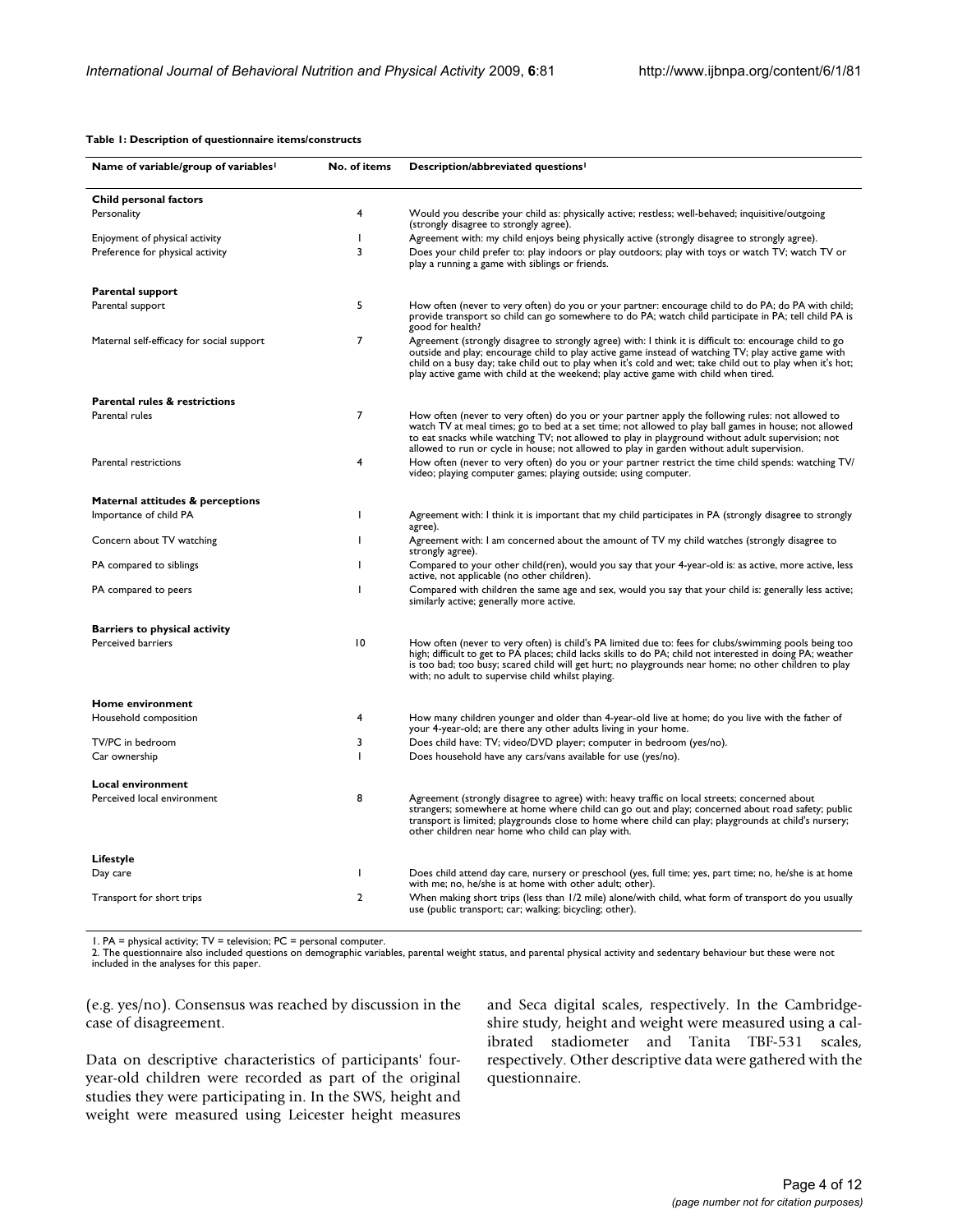### *Statistical Analyses*

Analyses were conducted using Stata version 8.0 (Stata-Corp LP, College Station, Texas). Descriptive statistics for the sample were calculated for both child and parent characteristics using standard summary statistics as appropriate. The inter-rater agreement for the interview codings and the agreement between the interview codings (agreed on by both authors) and the questionnaire responses for each item were calculated using Cohen's kappa (for nominal categorical variables) or weighted kappa (for ordinal categorical variables). The level of agreement was categorised according to the cut-offs proposed by Landis & Koch [35] as poor (< 0.00), slight (0.00-0.20), fair (0.21-0.40), moderate (0.41-0.60), substantial (0.61-0.80), or almost perfect (0.81-1.00). As a limitation of Cohen's kappa is that it is dependent on the frequency of different responses [36], the percentage agreement between the interview and questionnaire responses was also calculated for each item. A cut-off of 66% was used to indicate fair agreement [18,37].

# *Study II: Principal components analysis and internal consistency*

# *Participants and Data Collection*

Participants for this part of the analyses were those in the SWS sub-sample who attended a study visit between March 2006 and February 2008 and completed the amended version of the questionnaire (n = 398).

#### *Statistical Analyses*

Using Stata version 10 (StataCorp LP, College Station, Texas), a PCA was conducted on each group of variables in the questionnaire designed to reflect a particular construct. These included: children's personality and enjoyment of physical activity; child's physical activity preferences; parental support; maternal self-efficacy for social support; parental rules; parental restrictions; barriers to children's physical activity; and the local environment. For each analysis, factors with an eigenvalue less than 1.00 were dropped. Also, any individual variables that had a high percentage of variance ( $\geq 60\%$ ) unexplained by the factors that emerged were removed from the analysis as this suggested that the variable was not well explained by the common factors identified [38]. Variables that were found to have low validity in Study I and had not been revised for the amended version of the questionnaire were also excluded from the PCA.

Factor loadings for variables that remained in the analysis were rotated using varimax (orthogonal) rotation. Variables had to have a loading of 0.30 or greater to be assigned to a factor. For each factor that was identified, a Cronbach's alpha was calculated to assess the internal consistency of the factor. A Cronbach's alpha of  $\geq 0.60$  was used to indicate acceptable internal consistency [18,39].

# **Results**

#### *Study I Results*

A total of 26 mothers consented to being contacted about the validation study, of which 24 were interviewed. Characteristics of the 24 participants are given in Table 2. The ethnic mix is similar to that of Southampton as a whole [40].

The inter-rater agreement for the interview codings was substantial (kappa 0.75, 95% CI 0.72, 0.78). Table 3 shows the agreement between the questionnaire and interview responses. Three of the 63 questionnaire items assessed could not be given a kappa value due to the fact that all interview participants answered 'yes' to these questions, although all three had an agreement of 100%. Of the remaining 60 items, 18 (30%) had moderate agreement or above, 14 (23%) had fair agreement, and 28 (47%) had only slight or poor agreement according to kappa. However, 22 of the latter items had a percentage agreement of greater than 66% indicating that some of the low kappa scores were due to the lack of variation in responses rather than poor agreement. In total, six items (9.5%) had both a low kappa score (slight or poor) and low (< 66%) percentage agreement. These items related to: concern about stranger danger, rules on running and cycling in the house, restricting children's use of the computer, self-efficacy for taking children out to play when it is cold and wet and on a busy day, and children's preference for playing with toys or watching television. Two of these items - restricting computer use and rules on running and cycling in the house - were revised in time for Study II based on initial feedback from participants. It is believed that these revisions will have improved the validity of these questions. However, the four remaining variables with low validity were not revised and were therefore excluded from the PCA in Study II.

#### *Study II Results*

399 participants received the new version of the questionnaire between March 2006 and February 2008. One asked to withdraw leaving 398 (99.7%) who returned a completed questionnaire. Characteristics for this sample are given in Table 2. The sample was mostly comparable to the interview sample but a lower proportion of mothers owned their home, lived with the father of their four-yearold and a lower proportion of the four-year-old children were boys. Comparisons of participant characteristics between those included in the analysis  $(n = 398)$  and those in the four-year sub sample who attended the visit prior to March 2006 (total n = 419) showed no significant differences in child's gender, child's age or mother's ethnicity.

Table 4 shows the results of the PCA with varimax rotation and the Cronbach's alpha for each factor identified. The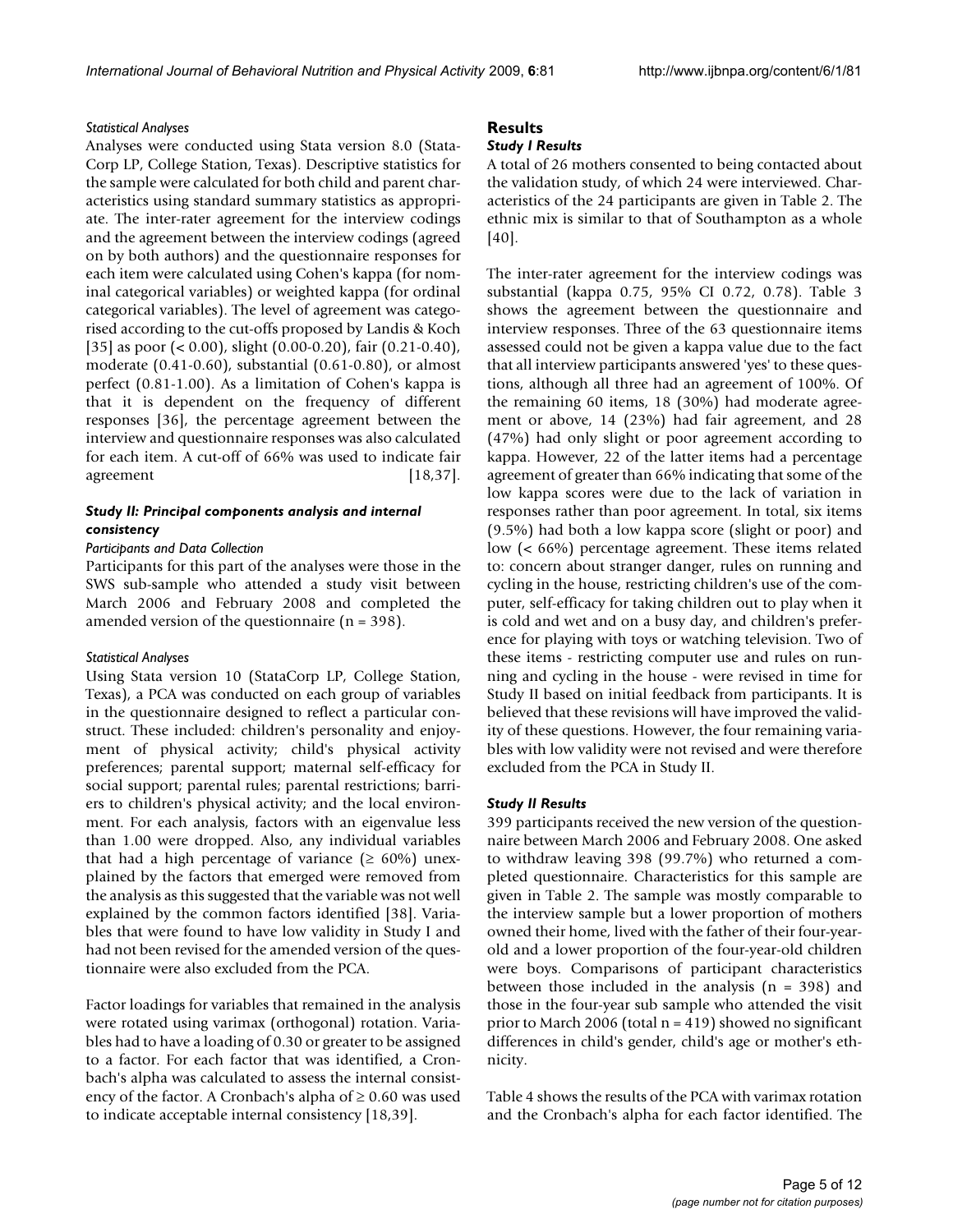| Variable                                               | Study I ( $n = 24$ ) | Study II ( $n = 398$ )  |  |
|--------------------------------------------------------|----------------------|-------------------------|--|
| Mother's age in years (Mean $\pm$ SD)                  | $34.6 \pm 4.0$       | $35.0 \pm 3.6$          |  |
| Mother's BMI (Median & IQR)                            | 25.1 (22.3 to 29.1)  | 25.3 (22.5 to 29.4)     |  |
| Child's BMI (Mean ± SD)                                | $16.0 \pm 1.1$       | $16.2 \pm 1.8$          |  |
| Gender of 4-year-old (% boys)                          | 70.8                 | 49.8                    |  |
| House-ownership (% own/buying house)                   | 95.8                 | 88.6                    |  |
| Age mother finished full-time education (Median & IQR) | 19 (16 to 22)        | $18(16 \text{ to } 21)$ |  |
| Father lives in household (% yes)                      | 100.0                | 90.7                    |  |
| Ethnicity (% white)                                    | 95.8                 | 96.5                    |  |

**Table 2: Participant characteristics for Studies I and II**

1. SD = standard deviation; BMI = body mass index; IQR = inter-quartile range.

questions regarding children's personality and enjoyment of physical activity were found to load onto two factors, with the exception of the question about whether mothers would describe their child as outgoing. This variable had a high unexplained variance by the two factors. No PCA was conducted on the child preferences construct as the removal of the question regarding children's preference for watching television or playing with toys due to its poor validity in Study I left only two variables within this construct. Together, these variables had low internal consistency ( $\alpha$  = 0.27) suggesting that they do not represent the same construct. When these variables were added to a PCA with the personality and enjoyment variables, both were found to have a high unexplained variance, supporting the decision to treat these variables separately.

One variable in the parental support construct had a high unexplained variance suggesting that it did not fit with the other parent support variables and should be analysed as an individual variable. The remaining items in the parental support construct, however, all loaded onto one factor which had good internal consistency. Two maternal selfefficacy variables and two barriers variables were also excluded from the PCA on these constructs due to having a high unexplained variance. The remaining variables in each of these constructs were found to load onto one factor and both had acceptable internal consistency.

For the questions on parental restrictions, those relating to restricting children playing outside and restricting children's television viewing were found to have a high unexplained variance and therefore were not part of the rest of the construct. Removal of these variables made a PCA analysis on the remaining 'restriction' variables redundant as only two variables remained. These variables combined had acceptable internal consistency (see Table 4).

The questions on parental rules were initially found to load onto three factors, however, the third factor had a low Cronbach's alpha ( $\alpha$  = 0.16). One of the variables in

the third factor was found to have little variation in responses (88.8% were in one answer category) and this is likely to have contributed to the low Cronbach's alpha. Re-running the analysis without this variable produced the same three factors, with the third factor now only containing a single variable. These results suggest that a twofactor structure is more appropriate for these questions in this dataset with the variable in the third factor being treated as an individual item. Similar results were found for the questions on the local environment. Although three factors were initially identified, the third factor had a low Cronbach's alpha ( $\alpha$  = 0.12) and was found to contain a variable with limited variability (87.2% were in one answer category). When analyses were re-run without this variable, a two-factor structure emerged, with the remaining variable from the original third factor having a high unexplained variance by these two factors (see Table 4). This suggests that the latter should be treated as a separate variable in analyses.

### **Discussion**

Valid and reliable measures of physical activity correlates in young children are lacking but are needed if we are to understand which factors might be usefully targeted in interventions to promote physical activity in this age group. The studies presented in this paper investigated the validity, factor structure and internal consistency of a maternal questionnaire on the correlates of physical activity in four-year-old children. The first study showed that there was reasonable agreement between most of the questionnaire items and responses to the same or similar questions given during telephone interviews, providing some evidence that the questionnaire is valid. Further evidence of validity was shown from the PCA in Study II which identified eight factors with acceptable internal consistency that reflected different constructs within the questionnaire. Together these results suggest that, with some minor revisions, this questionnaire could be a useful tool for measuring potential correlates of preschool children's physical activity.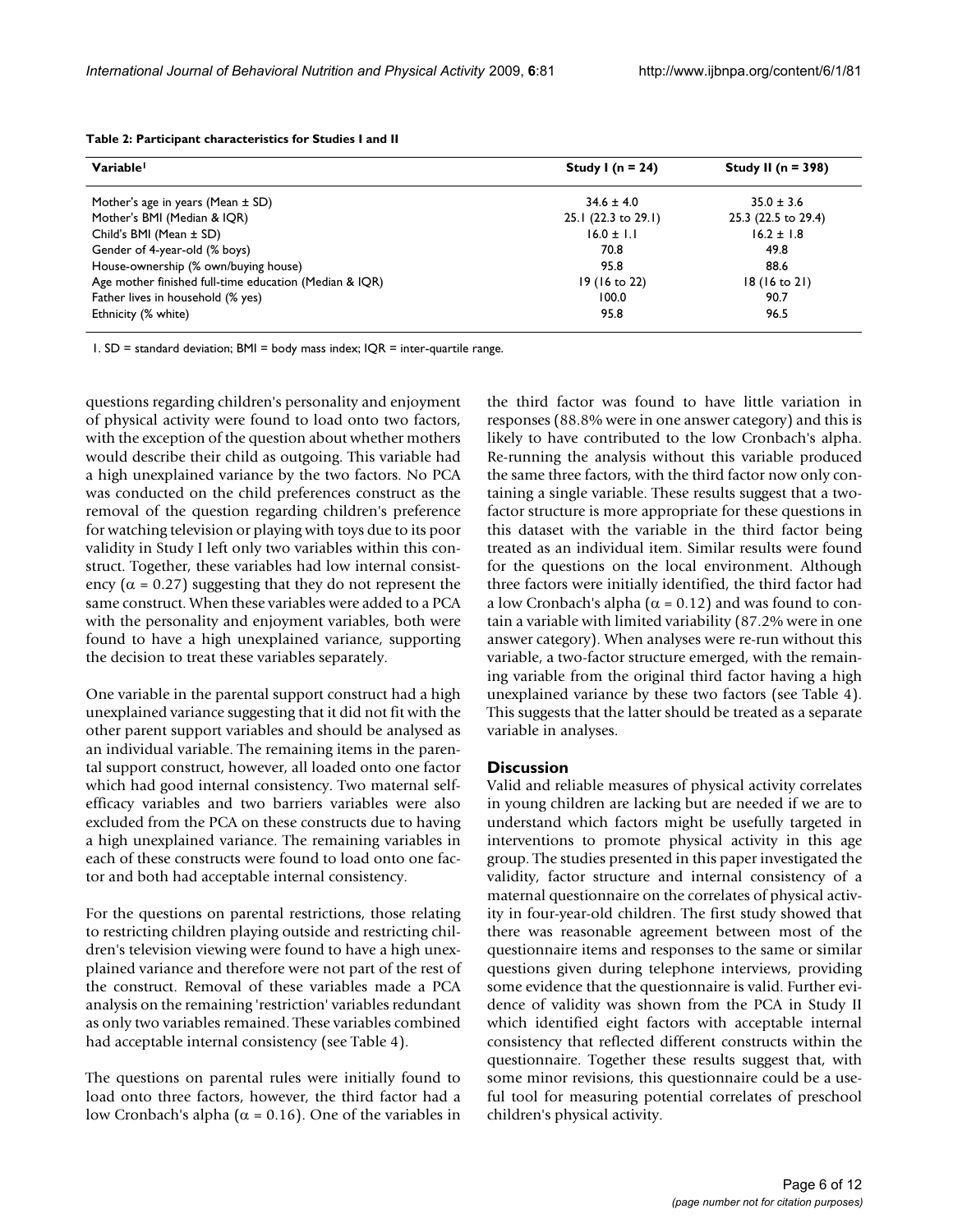| Name of factor <sup>1</sup>               | Kappa                                    |               | Percentage agreement Items with low kappa <sup>2</sup> & low % agree-<br>ment                                         |  |
|-------------------------------------------|------------------------------------------|---------------|-----------------------------------------------------------------------------------------------------------------------|--|
| Child personal factors                    |                                          |               |                                                                                                                       |  |
| Personality                               | $-0.10 - 0.41$<br>(poor-moderate)        | 65.2-83.3     | None                                                                                                                  |  |
| Enjoyment of PA                           | $-0.06$ (poor)                           | 87.0          | None                                                                                                                  |  |
| Preference for PA                         | $0.00 - 0.82$<br>(slight-almost perfect) | 56.5-94.4     | Does child prefer to play with toys or watch<br>T٧                                                                    |  |
| <b>Parental support</b>                   |                                          |               |                                                                                                                       |  |
| Parental support                          | $0.04 - 0.28$<br>(slight-fair)           | 75.0-80.4     | None                                                                                                                  |  |
| Maternal self-efficacy for social support | $-0.07 - 0.56$<br>(poor-moderate)        | 50.0-87.0     | Difficult to: take my child out to play when it's<br>cold and wet; play an active game with my<br>child on a busy day |  |
| <b>Parental rules &amp; restrictions</b>  |                                          |               |                                                                                                                       |  |
| Parental rules                            | $0.00 - 0.47$<br>(slight-moderate)       | $52.2 - 91.3$ | Not allowed to run or cycle in the house                                                                              |  |
| Parental restrictions                     | $0.05 - 0.59$<br>(slight-moderate)       | 56.8-81.3     | Restrictions on playing computer games/using<br>the computer $3$                                                      |  |
| Maternal attitudes & perceptions          |                                          |               |                                                                                                                       |  |
| Importance of child PA                    | $-0.08$ (poor)                           | 88.6          | None                                                                                                                  |  |
| Concern about TV watching                 | $0.24$ (fair)                            | 78.3          | None                                                                                                                  |  |
| PA compared to siblings                   | 0.56 (moderate)                          | 78.3          | None                                                                                                                  |  |
| PA compared to peers                      | 0.48 (moderate)                          | 85.4          | None                                                                                                                  |  |
| <b>Barriers to physical activity</b>      |                                          |               |                                                                                                                       |  |
| Perceived barriers                        | $-0.04 - 0.29$<br>(poor-fair)            | 67.4-90.9     | None                                                                                                                  |  |
| Home environment                          |                                          |               |                                                                                                                       |  |
| Household composition                     | All 1.00 except 1* (perfect)             | All 100       | None                                                                                                                  |  |
| TV/PC in bedroom                          | $0.78 - 1.00$<br>(substantial-perfect)   | 95.8-100      | None                                                                                                                  |  |
| Car ownership                             |                                          | 100           | None                                                                                                                  |  |
| <b>Local environment</b>                  |                                          |               |                                                                                                                       |  |
| Perceived local environment               | $0.00 - 0.54$<br>(slight-moderate)       | 62.5-93.8     | I am concerned about 'stranger danger'.                                                                               |  |
| Lifestyle                                 |                                          |               |                                                                                                                       |  |
| Day care                                  | $\ast$                                   | 100           | None                                                                                                                  |  |
| Transport for short trips                 | $0.29 - 0.52$<br>(fair-moderate)         | 68.2-79.2     | None                                                                                                                  |  |

**Table 3: Agreement between questionnaire and interview responses (criterion validity)**

1. PA = Physical activity; TV = television

2. Low kappa defined as poor or slight agreement according to cut-offs by Landis & Koch [35].

3. For the criterion validity study, questions on whether parents restricted their child's computer use or computer game use were combined.

\*Kappa could not be calculated due to the limited variation in response.

#### *Child personal factors*

Despite the mixed kappa scores, the agreement between the questionnaire and interview responses regarding child personal factors was generally good indicating reasonable validity of these questions. The one question in this domain that performed less well was the question regarding whether children preferred to watch television or play with their toys. Several interview participants commented that their child often did these activities at the same time, making it difficult to answer this question. The question might therefore need to be rephrased in some way to reflect this. This question has previously been used in older children [30] and it might be more appropriate in older age groups where children are able to report their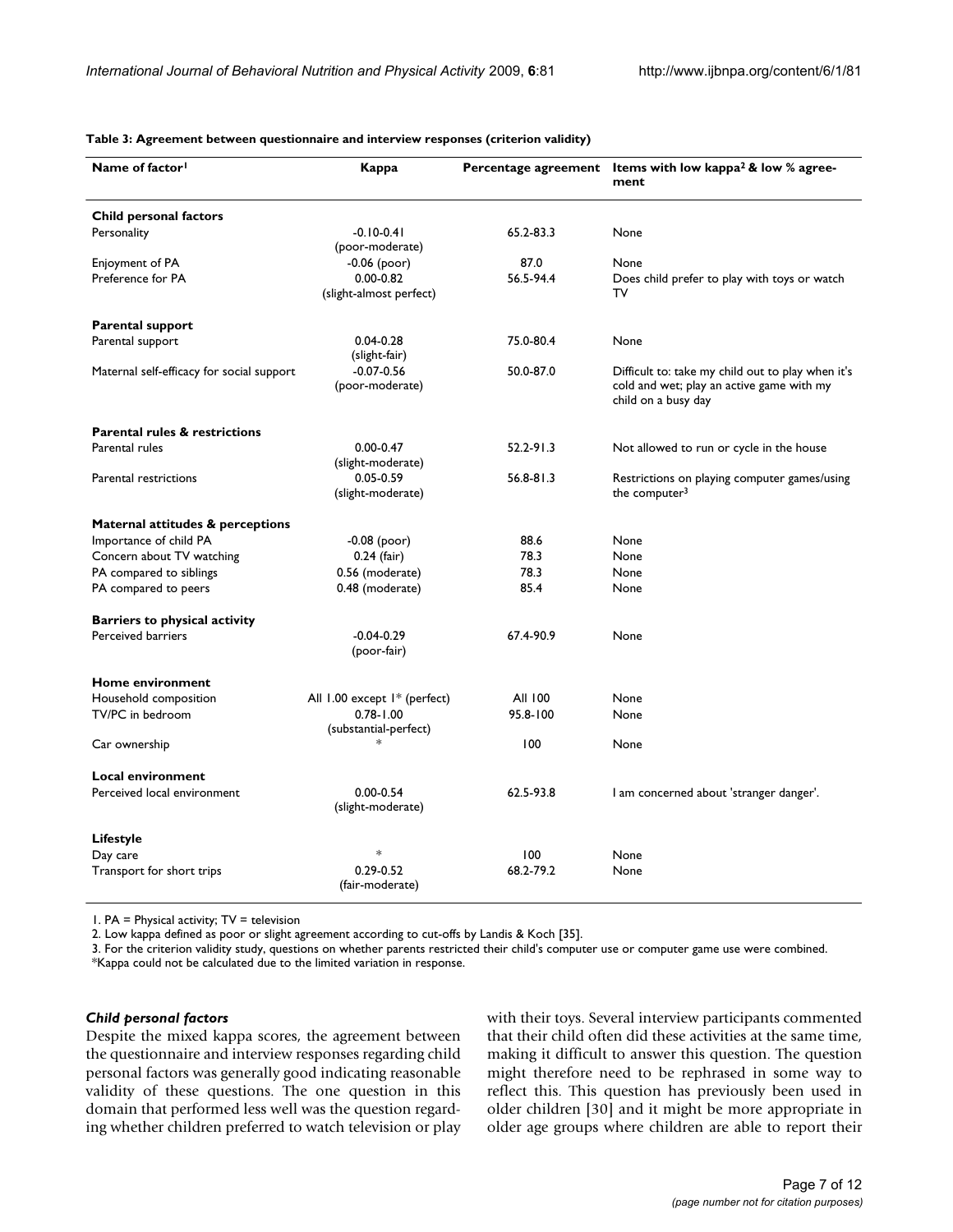**Table 4: Factor structure of pre-determined constructs in the questionnaire**

| Factor structure Variables                                                                   |                                                                                                                                                          |           | Eigenvalue % variance explained Cronbach's alpha |           |  |  |  |
|----------------------------------------------------------------------------------------------|----------------------------------------------------------------------------------------------------------------------------------------------------------|-----------|--------------------------------------------------|-----------|--|--|--|
| Child personality/PA enjoyment                                                               |                                                                                                                                                          |           |                                                  |           |  |  |  |
| Factor I                                                                                     | Describe child as physically active, child enjoys physical activity                                                                                      | 1.62      | 40.5                                             | 0.76      |  |  |  |
| Factor 2                                                                                     | Describe child as restless and as well-behaved (reversed)                                                                                                | 1.37      | 34.3                                             | 0.51      |  |  |  |
|                                                                                              | Variables removed <sup>2</sup> : describe child as outgoing                                                                                              |           |                                                  |           |  |  |  |
| <b>Parental support</b>                                                                      |                                                                                                                                                          |           |                                                  |           |  |  |  |
| Factor I                                                                                     | Encourage child to do PA; do PA with child; provide transport<br>to places where child can do PA; watch child participate in PA                          | 2.42      | 60.6                                             | 0.77      |  |  |  |
|                                                                                              | Variables removed <sup>2</sup> : tell child PA is good for health                                                                                        |           |                                                  |           |  |  |  |
|                                                                                              | Maternal self-efficacy for social support (Difficult to)                                                                                                 |           |                                                  |           |  |  |  |
| Factor I                                                                                     | Encourage child to go outside and play; encourage child to<br>play active game instead of watch TV; play active game with<br>child at weekend            | 1.86      | 61.9                                             | 0.68      |  |  |  |
|                                                                                              | Variables removed <sup>2</sup> : take child outside to play when it is hot; play active game with child when feeling tired                               |           |                                                  |           |  |  |  |
| Parental rules (Child can)                                                                   |                                                                                                                                                          |           |                                                  |           |  |  |  |
| Factor I                                                                                     | Watch TV at meal times; go to bed when they want to; eat<br>snacks while watching TV                                                                     | 1.80      | 26.8                                             | 0.56      |  |  |  |
| Factor 2                                                                                     | Play ball games in the house; run or ride a tricycle/scooter in<br>the house                                                                             | 1.26      | 23.8                                             | 0.60      |  |  |  |
| Factor 3                                                                                     | Play in the park/playground with older children                                                                                                          | 1.01      | 17.6                                             | <b>NA</b> |  |  |  |
|                                                                                              | Variables removed: play in the garden without adult supervision <sup>3</sup>                                                                             |           |                                                  |           |  |  |  |
| <b>Parental restrictions</b>                                                                 |                                                                                                                                                          |           |                                                  |           |  |  |  |
| Factor I                                                                                     | Restrict child's computer use; restrict child playing computer<br>games                                                                                  | <b>NA</b> | <b>NA</b>                                        | 0.63      |  |  |  |
| Variables removed <sup>2</sup> : restrict child playing outside; restrict child's TV viewing |                                                                                                                                                          |           |                                                  |           |  |  |  |
| <b>Barriers to PA</b>                                                                        |                                                                                                                                                          |           |                                                  |           |  |  |  |
| Factor I                                                                                     | Child is not interested in the activity; weather is too bad; I am<br>too busy; scared child will get hurt                                                | 2.93      | 27.3                                             | 0.69      |  |  |  |
| Factor 2                                                                                     | Fees for clubs/swimming pools are too high; difficult to get to<br>PA places; no play areas/parks near home; no other children<br>for child to play with | 1.23      | 24.8                                             | 0.66      |  |  |  |
|                                                                                              | Variables removed <sup>2</sup> : child lacks skills to do PA; no adult available to supervise child                                                      |           |                                                  |           |  |  |  |
| <b>Local environment</b>                                                                     |                                                                                                                                                          |           |                                                  |           |  |  |  |
| Factor I                                                                                     | Other children near home who child can play with; play areas,<br>parks or gyms close to home where child can play                                        | 1.51      | 25.2                                             | 0.52      |  |  |  |
| Factor 2                                                                                     | Heavy traffic on local streets; concerned about road safety in<br>area                                                                                   | 1.43      | 23.9                                             | 0.62      |  |  |  |
|                                                                                              | Variables removed <sup>2</sup> : somewhere at home where child can play outside <sup>3</sup> ; public transport is limited in our area.                  |           |                                                  |           |  |  |  |

1. PA: physical activity; TV: television

2. Variables that had a high unexplained variance (> 0.60) were removed from the principal components analysis.

3. These variables were excluded due to the lack of variation in responses rather than having a high unexplained variance.

own preferences. The PCA identified two factors from the questions on child personality and enjoyment of physical activity while whether or not mothers described their child as outgoing did not seem to be part of either factor. It may be that this item should stand alone in analyses but it is also possible that the inclusion of more items within the personality construct might show that this individual variable is part of another composite factor not addressed by the current questions.

#### *Parental influences*

The main focus of the questionnaire was on potential parental influences on preschool children's physical activity. The majority of these questions had high agreement between the interview and questionnaire responses with the low kappa scores tending to correspond to variables with little variation. These results provide good evidence of the validity of these items. Four items, however, had poor validity. The low agreement for the question on mothers' self-efficacy for taking their child out to play when it was cold and wet may be explained by the participants who commented in the interview that this question was not really applicable as they would not take their child out to play in this weather. The question therefore perhaps needs to be rephrased to only cover cold weather rather than cold and wet weather. The poor agreement for mothers' self-efficacy for playing an active game with their child on a busy day was due to participants reporting greater difficulty in doing this in the questionnaire than during the interview, however, it is not clear why this was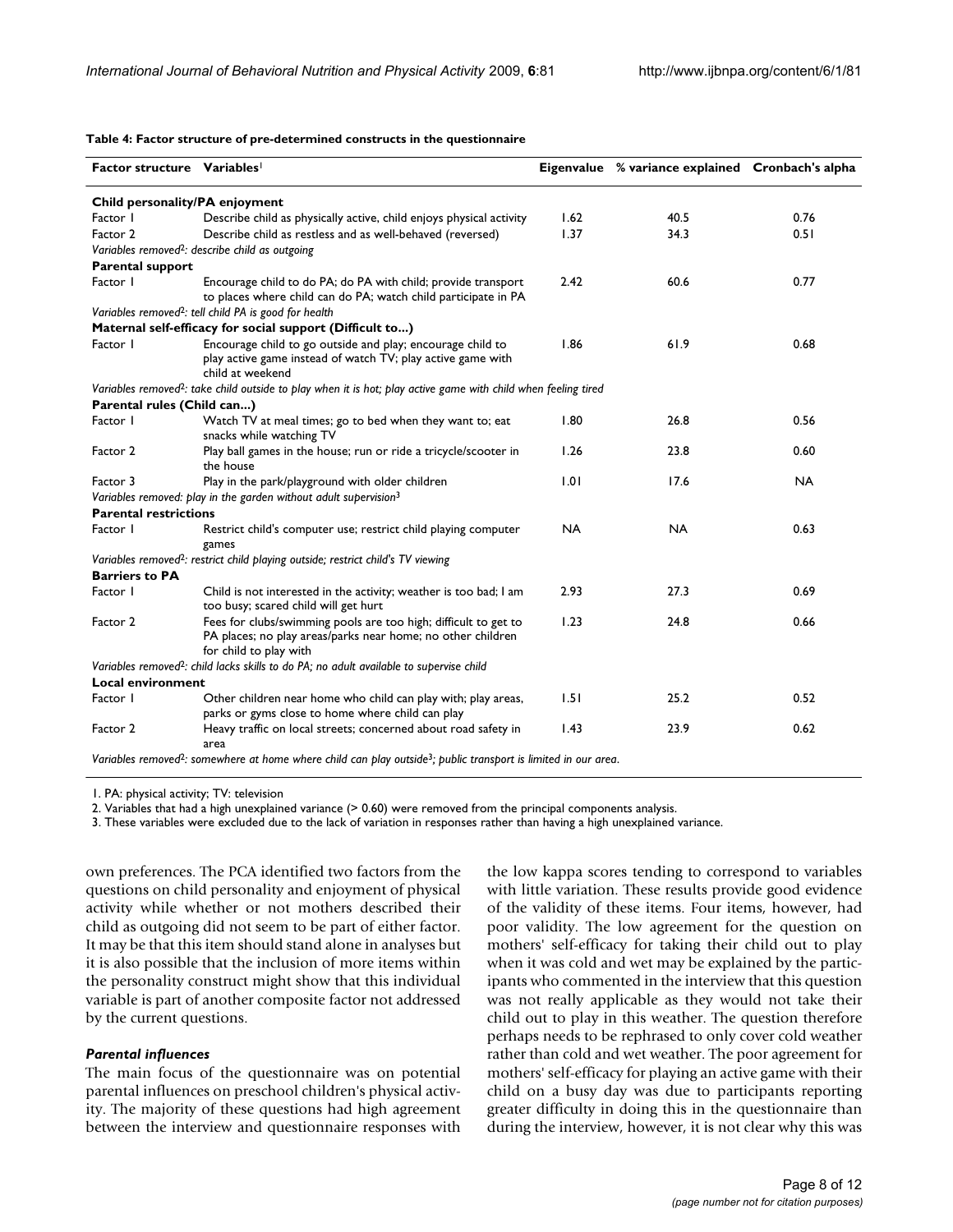the case. The question is fairly broad therefore perhaps revising it to be more specific could help improve its validity. The revision of the question relating to whether children were allowed to run or cycle in the house to whether children were allowed to run or ride a tricycle in the house, based on feedback from the interviews, is likely to have improved the validity of this question. Similarly, the addition of a non-applicable option to the questions on restricting children's computer use is thought to have increased the validity of these questions.

The finding that the questions on parental support generally reflected one construct is supported by findings from Saunders et al [20] who identified one factor representing both parent and peer support in a principal components analysis of a questionnaire designed for fifth grade (10-11 year-old) children. A confirmatory factor analysis by Ommundsen et al [41], however, suggested that parental support questions were better divided into two factors: parental encouragement and parental social support. The sample in this latter study consisted of both children (aged 9-10 years) and adolescents (aged 15-16 years) and it may be that the factor structure of these questions differs for younger children. Previous research on the association between parental support and preschool children's physical activity has mostly focused specifically on parental encouragement and persuasion [10]. Further research is therefore needed on the factor structure of a broader range of parental support questions relating to preschool children to confirm the findings reported in the analysis in this paper.

A single factor also emerged from the PCA of the questions on maternal self-efficacy for social support, however, two questions had a high unexplained variance by this factor suggesting that they do not belong to the same construct. Some studies that have investigated the factor structure of questions on children's or adolescents' selfefficacy for physical activity have reported that these questions load onto one factor [19,42] while one study that included a greater number of questions (17 compared with < 10) reported a three-factor structure for self-efficacy questions [20]. It may therefore be the case that the two maternal self-efficacy questions in this analysis found to have a high unexplained variance by the factor structure identified might reflect other factors relating to maternal self-efficacy that more questions would help uncover.

The parental rules questions were found to load onto three underlying factors, two relating to indoor rules and one relating to outdoor rules (consisting of one variable). Sallis et al [43] reported independent associations between indoor and outdoor rules and preschool children's physical activity, supporting the breakdown of parental rules into more than one factor. However, the fact that two of the rules factors in this analysis related to indoor rules suggests that the rules construct can be broken down further. This implies that different types of rules may reflect different constructs and these could potentially be differentially associated with preschool children's physical activity. It is therefore important that rulesrelated questions are not simply combined into one composite factor as this could result in associations with physical activity being missed. Similar results were found for the questions on parental restrictions, with restrictions on television watching, computer use and computer game playing, and playing outside being identified as three separate variables, respectively.

# *Barriers to preschool children's physical activity*

The barriers questions all had relatively low kappa scores, ranging from poor to fair, but the percentage agreement was generally high providing evidence that these questions are reasonably valid. The finding that these barriers questions reflected several underlying factors is supported by the results of a confirmatory factor analysis of a questionnaire on psychosocial correlates of physical activity in adolescents which also found barriers to physical activity to consistent of several different factors [17]. As with parental rules and restrictions, this suggests that there are different types of barriers to physical activity which may be differentially associated with children's physical activity and should therefore be assessed as separate constructs.

# *Home and local environment*

All of the home environment questions had good agreement between the interview and questionnaire responses indicating good validity. The local environment questions also generally had good agreement but one question regarding concern about 'stranger danger' was found to have poor validity. Some participants said in the interview that 'stranger danger' was not a concern to them as their child never went out without an adult. However, most of these participants indicated in the questionnaire that stranger danger was a concern, possibly suggesting that their responses to the questionnaire were more about general concerns while in the interview they responded specifically about their concern for their child. There may also have been some effect of social norms where participants felt that they should be concerned about strangers but felt comfortable expressing no concern about strangers in the interview when they could explain their reasons for this. Rewording this question or the response categories to this question in light of this could therefore help improve its validity.

The finding that different aspects of the local environment reflect different constructs is supported by the results of a study of 11-year-old children's perception of the physical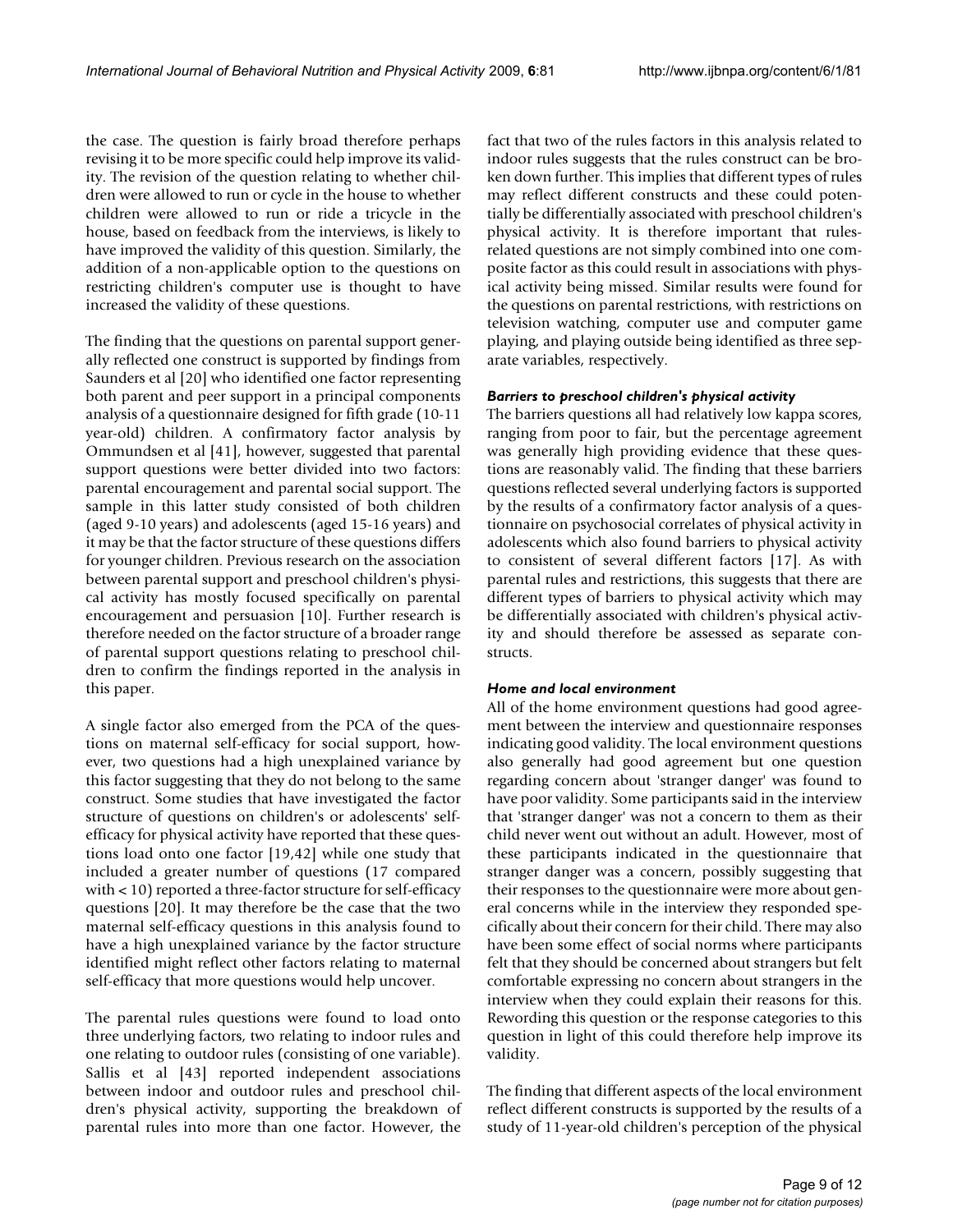activity environment, which found good internal consistency for scores on neighbourhood safety and the neighbourhood social environment [18]. This emphasises the need to have a range of questions that cover different potential influences in the local environment so that all underlying constructs are captured.

## *Limited variation*

An issue that arose in both studies presented in this paper was the limited variation in responses for some variables. In the PCA, this issue affected the Cronbach's alpha of some of the factors identified and may have impacted on the factor loadings for the variables with limited variation. In the validity assessment, this issue is likely to have contributed to some of the low kappas[37], such as those for whether there is a garden at home where the child can play (88% of interview participants answered positively), car ownership (100% had a car), and whether the child's physical activity is important (91% of interview participants answered positively). As a result, greater weight was given to the percentage agreement between the interview and questionnaire responses than to the kappa values. Although kappa statistics are generally preferred over percentage agreement as they reflect the level of agreement after taking chance into account, the low variability in responses in this dataset limits the stability of the kappa statistic. Basing the results of the validity analysis on the kappa values may therefore be misleading.

### *Strengths and Limitations*

The validation of measures of physical activity correlates in children is hampered by the lack of a 'gold standard' with which to compare the new measure. One option is to compare the questionnaire responses to a physical activity outcome therefore measuring the predictive validity of the questionnaire. However, we felt that this approach was not appropriate for the current study as our aim was to assess how well the questionnaire measured the *potential* correlates of physical activity that we were trying to measure, not assess whether these questionnaire items were indeed associated with children's physical activity. We therefore chose to investigate the criterion validity of the questionnaire by comparing the questionnaire responses to responses given in a telephone interview. Interviews have previously been used to validate questionnaires that assess health states or behaviours [44,45] and the literature on qualitative interviewing highlights the use of interviews to gain more in-depth responses than those achieved from survey questions. Using telephone interviews as the criterion measure was therefore a strength of this study as they gave greater insight into participants' answers and provided important feedback, aiding the revision of questions that performed less well in the analyses. However, there are some limitations of this validation approach, such as the questionnaire and interview

data coming from the same source making it likely that there is correlated error between the two measures. Also, there is the possibility of interviewer and interpretation bias, although attempts were made to minimise the former by conducting two pilot interviews and the latter by double-coding the interview responses, independently of the questionnaire responses.

The large number and variety of potential correlates covered in the questionnaire being validated were strengths of this study. It is important to acknowledge that the sample for the validity assessment was small and not fully representative of the larger sample in Study II. The larger sample used in Study II, however, was comparable to the rest of the four-year SWS sub-sample seen for a visit before March 2006 and to the population of Southampton as a whole in terms of ethnicity. This implies that the results of the studies are applicable to the target study population.

# **Conclusion**

This paper has shown that a maternal questionnaire on the correlates of young children's physical activity has reasonable validity overall and acceptable internal consistency for most of the factors identified from the principal components analysis. With some minor revisions, this questionnaire might be a useful tool for investigating physical activity correlates in young children in populations with similar characteristics to the study population. Further analyses are needed to show how generalisable these results are to other populations and to explore whether the factors measured by the questionnaire are associated with preschool children's physical activity.

# **Competing interests**

The authors declare that they have no competing interests.

# **Authors' contributions**

AMM was involved in the study design and the recruitment of participants to Study I, conducted the telephone interviews in Study I, performed the statistical analyses for both studies, and was responsible for drafting and revising the manuscript. EMFvS designed the questionnaire and both EMFvS and SJG provided supervision on the study design, data collection and statistical analyses, and were involved in revising the manuscript. NCH, CC, HMI, and KMG all made substantial contributions to the design and conduct of the Southampton Women's Survey and were involved in revising the manuscript. Additionally, NCH was responsible for the distribution of the questionnaire to SWS participants. All authors read and approved the final manuscript.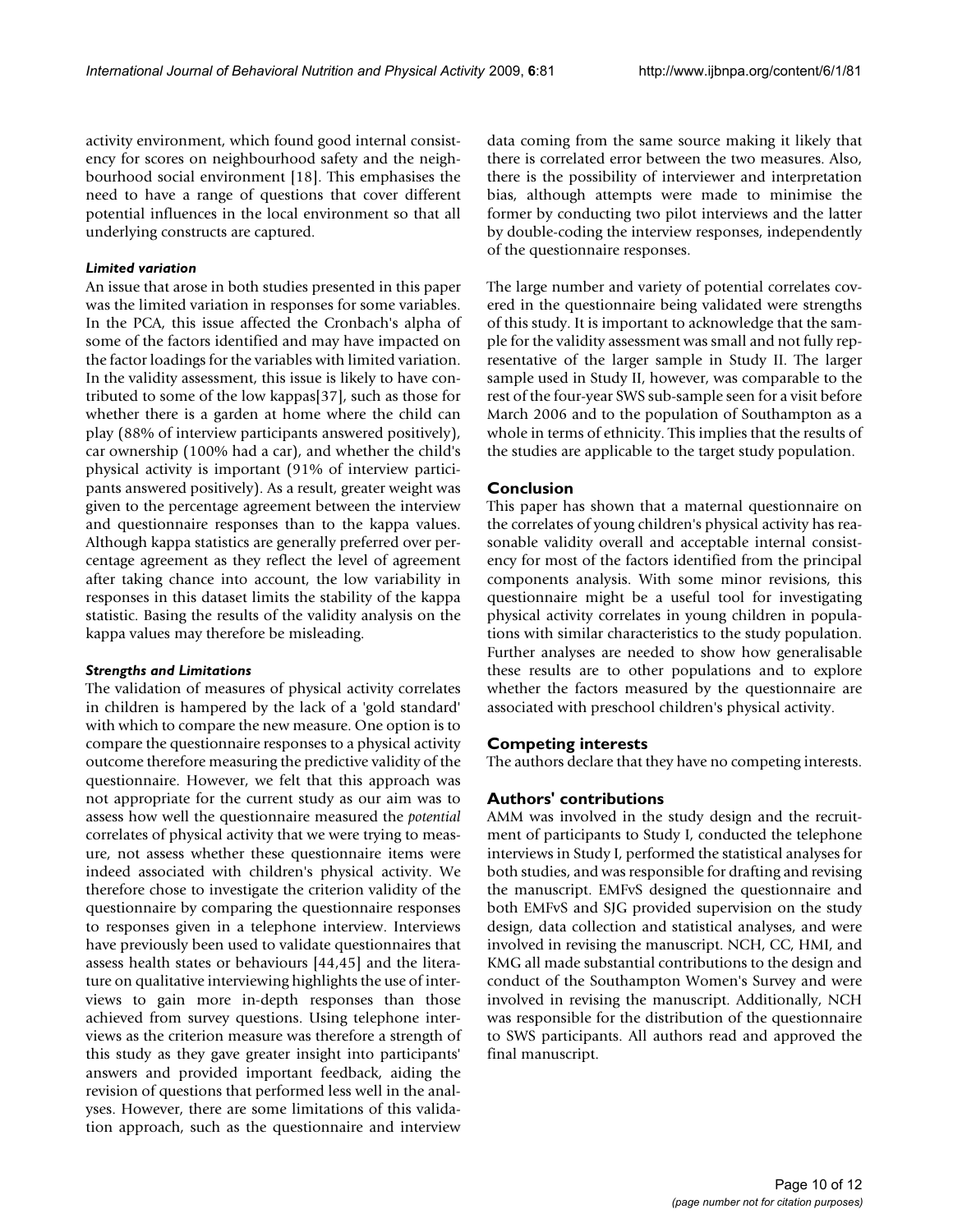# **Additional material**

#### **Additional file 1**

*SWS questionnaire. This file contains a copy of the revised version of the questionnaire used in Study II.* Click here for file [\[http://www.biomedcentral.com/content/supplementary/1479-](http://www.biomedcentral.com/content/supplementary/1479-5868-6-81-S1.DOC) 5868-6-81-S1.DOC]

### **Acknowledgements**

The Southampton Women's Survey and the Cambridgeshire physical activity study were both funded by the Medical Research Council. The authors would like to thank Lyn Greenaway and the rest of the Southampton Women's Survey Study Team for their involvement in participant recruitment and data collection. The authors would also like to thank Kirsten Corder and Alice Tompson for their help with participant recruitment and data collection in the Cambridgeshire physical activity study and Stephen Sharp for his advice on the statistical analyses. Lastly, the help and contribution made by the mothers who participated in this study was invaluable and greatly appreciated.

#### **References**

- Flynn MAT, McNeil DA, Maloff B, Mutasingwa D, Wu M, Ford C, Tough SC: **[Reducing obesity and related chronic disease risk](http://www.ncbi.nlm.nih.gov/entrez/query.fcgi?cmd=Retrieve&db=PubMed&dopt=Abstract&list_uids=16371076) [in children and youth: a synthesis of evidence with 'best prac](http://www.ncbi.nlm.nih.gov/entrez/query.fcgi?cmd=Retrieve&db=PubMed&dopt=Abstract&list_uids=16371076)[tice' recommendations.](http://www.ncbi.nlm.nih.gov/entrez/query.fcgi?cmd=Retrieve&db=PubMed&dopt=Abstract&list_uids=16371076)** *Obes Rev* 2006, **7:**7-66.
- Biddle SJ, Gorely T, Stensel DJ: [Health-enhancing physical activ](http://www.ncbi.nlm.nih.gov/entrez/query.fcgi?cmd=Retrieve&db=PubMed&dopt=Abstract&list_uids=15370482)**[ity and sedentary behaviour in children and adolescents.](http://www.ncbi.nlm.nih.gov/entrez/query.fcgi?cmd=Retrieve&db=PubMed&dopt=Abstract&list_uids=15370482)** *J Sports Sci* 2004, **22:**679-701.
- Brage S, Wedderkopp N, Ekelund U, Franks P, Wareham N, Andersen L: **[Features of the metabolic syndrome are associ](http://www.ncbi.nlm.nih.gov/entrez/query.fcgi?cmd=Retrieve&db=PubMed&dopt=Abstract&list_uids=15333475)[ated with objectively measured physical activity and fitness](http://www.ncbi.nlm.nih.gov/entrez/query.fcgi?cmd=Retrieve&db=PubMed&dopt=Abstract&list_uids=15333475) [in Danish children.](http://www.ncbi.nlm.nih.gov/entrez/query.fcgi?cmd=Retrieve&db=PubMed&dopt=Abstract&list_uids=15333475)** *Diabetes Care* 2004, **27:**2141-2148.
- 4. Andersen LB, Harro M, Sardinha LB, Froberg K, Ekelund U, Brage S, Anderssen SA: **[Physical activity and clustered cardiovascular](http://www.ncbi.nlm.nih.gov/entrez/query.fcgi?cmd=Retrieve&db=PubMed&dopt=Abstract&list_uids=16860699) [risk in children: a cross-sectional study \(The European Youth](http://www.ncbi.nlm.nih.gov/entrez/query.fcgi?cmd=Retrieve&db=PubMed&dopt=Abstract&list_uids=16860699) [Heart Study\).](http://www.ncbi.nlm.nih.gov/entrez/query.fcgi?cmd=Retrieve&db=PubMed&dopt=Abstract&list_uids=16860699)** *Lancet* 2006, **368:**299-304.
- 5. Duncan MJ, Al-Nakeeb Y, Woodfield L, Lyons M: **[Pedometer](http://www.ncbi.nlm.nih.gov/entrez/query.fcgi?cmd=Retrieve&db=PubMed&dopt=Abstract&list_uids=17275899) [determined physical activity levels in primary school chil](http://www.ncbi.nlm.nih.gov/entrez/query.fcgi?cmd=Retrieve&db=PubMed&dopt=Abstract&list_uids=17275899)[dren from central England.](http://www.ncbi.nlm.nih.gov/entrez/query.fcgi?cmd=Retrieve&db=PubMed&dopt=Abstract&list_uids=17275899)** *Prev Med* 2007, **44:**416-420.
- 6. Sanchez A, Norman GJ, Sallis JF, Calfas KJ, Cella J, Patrick K: **[Patterns](http://www.ncbi.nlm.nih.gov/entrez/query.fcgi?cmd=Retrieve&db=PubMed&dopt=Abstract&list_uids=17197153) [and correlates of physical activity and nutrition behaviors in](http://www.ncbi.nlm.nih.gov/entrez/query.fcgi?cmd=Retrieve&db=PubMed&dopt=Abstract&list_uids=17197153) [adolescents.](http://www.ncbi.nlm.nih.gov/entrez/query.fcgi?cmd=Retrieve&db=PubMed&dopt=Abstract&list_uids=17197153)** *Am J Prev Med* 2007, **32:**124-130.
- 7. Pate RR, Baranowski T, Dowda M, Trost SG: **[Tracking of physical](http://www.ncbi.nlm.nih.gov/entrez/query.fcgi?cmd=Retrieve&db=PubMed&dopt=Abstract&list_uids=8775360) [activity in young children.](http://www.ncbi.nlm.nih.gov/entrez/query.fcgi?cmd=Retrieve&db=PubMed&dopt=Abstract&list_uids=8775360)** *Med Sci Sports Exerc* 1996, **28:**92-96.
- lannotti RJ, Sallis JF, Chen R, Broyles SL, Elder JP, Nader PR: Prospec**tive analyses of relationships between mothers' and children's physical activity.** *J Phys Act Health* 2005, **2:**16-34.
- 9. van Sluijs EMF, McMinn AM, Griffin SJ: **[Effectiveness of interven](http://www.ncbi.nlm.nih.gov/entrez/query.fcgi?cmd=Retrieve&db=PubMed&dopt=Abstract&list_uids=17884863)[tions to promote physical activity in children and adoles](http://www.ncbi.nlm.nih.gov/entrez/query.fcgi?cmd=Retrieve&db=PubMed&dopt=Abstract&list_uids=17884863)[cents: systematic review of controlled trials.](http://www.ncbi.nlm.nih.gov/entrez/query.fcgi?cmd=Retrieve&db=PubMed&dopt=Abstract&list_uids=17884863)** *BMJ* 2007, **335:**703-707.
- 10. Hinkley T, Crawford D, Salmon J, Okely AD, Hesketh K: **[Preschool](http://www.ncbi.nlm.nih.gov/entrez/query.fcgi?cmd=Retrieve&db=PubMed&dopt=Abstract&list_uids=18407012) [Children and Physical Activity: A Review of Correlates.](http://www.ncbi.nlm.nih.gov/entrez/query.fcgi?cmd=Retrieve&db=PubMed&dopt=Abstract&list_uids=18407012)** *Am J Prev Med* 2008, **34:**435-441.
- 11. Dunton GF, Jamner MS, Cooper DM: **[Assessing the perceived](http://www.ncbi.nlm.nih.gov/entrez/query.fcgi?cmd=Retrieve&db=PubMed&dopt=Abstract&list_uids=13677964) [environment among minimally active adolescent girls: valid](http://www.ncbi.nlm.nih.gov/entrez/query.fcgi?cmd=Retrieve&db=PubMed&dopt=Abstract&list_uids=13677964)[ity and relations to physical activity outcomes.](http://www.ncbi.nlm.nih.gov/entrez/query.fcgi?cmd=Retrieve&db=PubMed&dopt=Abstract&list_uids=13677964)** *Am J Health Promot* 2003, **18:**70-73.
- Evenson KR, Birnbaum AS, Bedimo-Rung AL, Sallis JF, Voorhees CC, Ring K, Elder JP: **[Girls' perception of physical environmental](http://www.ncbi.nlm.nih.gov/entrez/query.fcgi?cmd=Retrieve&db=PubMed&dopt=Abstract&list_uids=16972999) [factors and transportation: reliability and association with](http://www.ncbi.nlm.nih.gov/entrez/query.fcgi?cmd=Retrieve&db=PubMed&dopt=Abstract&list_uids=16972999) [physical activity and active transport to school.](http://www.ncbi.nlm.nih.gov/entrez/query.fcgi?cmd=Retrieve&db=PubMed&dopt=Abstract&list_uids=16972999)** *Int J Behav Nutr Phys Act* 2006, **3:**28.
- 13. Motl RW, Dishman RK, Trost SG, Saunders RP, Dowda M, Felton G, Ward DS, Pate RR: **[Factorial validity and invariance of ques-](http://www.ncbi.nlm.nih.gov/entrez/query.fcgi?cmd=Retrieve&db=PubMed&dopt=Abstract&list_uids=11071840)**

**[tionnaires measuring social-cognitive determinants of physi](http://www.ncbi.nlm.nih.gov/entrez/query.fcgi?cmd=Retrieve&db=PubMed&dopt=Abstract&list_uids=11071840)[cal activity among adolescent girls.](http://www.ncbi.nlm.nih.gov/entrez/query.fcgi?cmd=Retrieve&db=PubMed&dopt=Abstract&list_uids=11071840)** *Prev Med* 2000, **31:**584-594.

- 14. Norman GJ, Sallis JF, Gaskins R: **[Comparability and reliability of](http://www.ncbi.nlm.nih.gov/entrez/query.fcgi?cmd=Retrieve&db=PubMed&dopt=Abstract&list_uids=16270708) [paper- and computer-based measures of psychosocial con](http://www.ncbi.nlm.nih.gov/entrez/query.fcgi?cmd=Retrieve&db=PubMed&dopt=Abstract&list_uids=16270708)structs for adolescent physical activity and sedentary behav[iours.](http://www.ncbi.nlm.nih.gov/entrez/query.fcgi?cmd=Retrieve&db=PubMed&dopt=Abstract&list_uids=16270708)** *Res Q Exerc Sport* 2005, **76:**315-323.
- 15. Motl RW, Dishman RK, Felton G, Pate RR: **[Self-motivation and](http://www.ncbi.nlm.nih.gov/entrez/query.fcgi?cmd=Retrieve&db=PubMed&dopt=Abstract&list_uids=12544646) [physical activity among black and white adolescent girls.](http://www.ncbi.nlm.nih.gov/entrez/query.fcgi?cmd=Retrieve&db=PubMed&dopt=Abstract&list_uids=12544646)** *Med Sci Sports Exerc* 2003, **35:**128-136.
- 16. Motl RW, Dishman RK, Saunders RP, Dowda M, Felton G, Pate RR: **[Measuring enjoyment of physical activity in adolescent girls.](http://www.ncbi.nlm.nih.gov/entrez/query.fcgi?cmd=Retrieve&db=PubMed&dopt=Abstract&list_uids=11457630)** *Am J Prev Med* 2001, **21:**110-117.
- 17. Wu T, Ronis DL, Pender N, Jwo J: **[Development of question](http://www.ncbi.nlm.nih.gov/entrez/query.fcgi?cmd=Retrieve&db=PubMed&dopt=Abstract&list_uids=12079441)[naires to measure physical activity cognitions among Tai](http://www.ncbi.nlm.nih.gov/entrez/query.fcgi?cmd=Retrieve&db=PubMed&dopt=Abstract&list_uids=12079441)[wanese adolescents.](http://www.ncbi.nlm.nih.gov/entrez/query.fcgi?cmd=Retrieve&db=PubMed&dopt=Abstract&list_uids=12079441)** *Prev Med* 2002, **35:**54-64.
- 18. Hume C, Ball K, Salmon J: **[Development and reliability of a self](http://www.ncbi.nlm.nih.gov/entrez/query.fcgi?cmd=Retrieve&db=PubMed&dopt=Abstract&list_uids=16846519)[report questionnaire to examine children's perceptions of](http://www.ncbi.nlm.nih.gov/entrez/query.fcgi?cmd=Retrieve&db=PubMed&dopt=Abstract&list_uids=16846519) the physical activity environment at home and in the neigh[bourhood.](http://www.ncbi.nlm.nih.gov/entrez/query.fcgi?cmd=Retrieve&db=PubMed&dopt=Abstract&list_uids=16846519)** *Int J Behav Nutr Phys Act* 2006, **3:**16.
- 19. Sherwood NE, Taylor WC, Treuth M, Klesges LM, Baranowski T, Zhou A, Pratt C, McClanahan B, Robinson TN, Pruitt L, Miller W: **[Measurement characteristics of activity-related psychosocial](http://www.ncbi.nlm.nih.gov/entrez/query.fcgi?cmd=Retrieve&db=PubMed&dopt=Abstract&list_uids=15072860) measures in 8- to 10-year-old African-American girls in the [Girls health Enrichment Multisite Study \(GEMS\).](http://www.ncbi.nlm.nih.gov/entrez/query.fcgi?cmd=Retrieve&db=PubMed&dopt=Abstract&list_uids=15072860)** *Prev Med* 2004, **38:**S60-S68.
- 20. Saunders RP, Pate RR, Felton G, Dowda M, Weinrich MC, Ward DS, Parsons MA, Baranowski T: **[Development of questionnaires to](http://www.ncbi.nlm.nih.gov/entrez/query.fcgi?cmd=Retrieve&db=PubMed&dopt=Abstract&list_uids=9085394) [measure psychosocial influences on children's physical activ](http://www.ncbi.nlm.nih.gov/entrez/query.fcgi?cmd=Retrieve&db=PubMed&dopt=Abstract&list_uids=9085394)[ity.](http://www.ncbi.nlm.nih.gov/entrez/query.fcgi?cmd=Retrieve&db=PubMed&dopt=Abstract&list_uids=9085394)** *Prev Med* 1997, **26:**241-247.
- 21. Raustorp A, Stahle A, Gudasic H, Kinnunen A, Mattsson E: **[Physical](http://www.ncbi.nlm.nih.gov/entrez/query.fcgi?cmd=Retrieve&db=PubMed&dopt=Abstract&list_uids=15773868) [activity and self-perception in school children assessed with](http://www.ncbi.nlm.nih.gov/entrez/query.fcgi?cmd=Retrieve&db=PubMed&dopt=Abstract&list_uids=15773868) the Children and Youth - Physical Self-Perception Profile.** *Scand J Med Sci Sports* 2005, **15:**126-134.
- 22. Stevens J, Cornell CE, Story M, French SA, Levin S, Becenti A, Gittelsohn J, Going SB: **[Development of a questionnaire to assess](http://www.ncbi.nlm.nih.gov/entrez/query.fcgi?cmd=Retrieve&db=PubMed&dopt=Abstract&list_uids=10195602) [knowledge, attitudes and behaviors in American Indian chil](http://www.ncbi.nlm.nih.gov/entrez/query.fcgi?cmd=Retrieve&db=PubMed&dopt=Abstract&list_uids=10195602)[dren.](http://www.ncbi.nlm.nih.gov/entrez/query.fcgi?cmd=Retrieve&db=PubMed&dopt=Abstract&list_uids=10195602)** *Am J Clin Nutr* 1999, **69:**773S-781S.
- 23. Ward DS, Saunders RP, Pate RR: **The role of theory in understanding physical activity behavior.** In *Physical Activity Interventions in Children and Adolescents* Edited by: Ward DS, Saunders RP, Pate RR. Champaign: Human Kinetics; 2007:21-41.
- 24. Dishman RK, Motl RW, Saunders RP, Dowda M, Felton G, Ward DS, Pate RR: **[Factorial invariance and latent mean structure of](http://www.ncbi.nlm.nih.gov/entrez/query.fcgi?cmd=Retrieve&db=PubMed&dopt=Abstract&list_uids=11749102) [questionnaires measuring social-cognitive determinants of](http://www.ncbi.nlm.nih.gov/entrez/query.fcgi?cmd=Retrieve&db=PubMed&dopt=Abstract&list_uids=11749102) [physical activity among black and white adolescent girls.](http://www.ncbi.nlm.nih.gov/entrez/query.fcgi?cmd=Retrieve&db=PubMed&dopt=Abstract&list_uids=11749102)** *Prev Med* 2002, **34:**100-108.
- 25. Inskip HM, Godfrey KM, Robinson SM, Law CM, Barker DJP, Cooper C, SWS Study Group: **[Cohort profile: The Southampton](http://www.ncbi.nlm.nih.gov/entrez/query.fcgi?cmd=Retrieve&db=PubMed&dopt=Abstract&list_uids=16195252) [Women's Survey.](http://www.ncbi.nlm.nih.gov/entrez/query.fcgi?cmd=Retrieve&db=PubMed&dopt=Abstract&list_uids=16195252)** *Int J Epidemiol* 2006, **35:**42-48.
- 26. Salmon J, Telford A, Crawford D: *The Children's Leisure Activities Study (CLASS): Summary report* Melbourne: Centre for Physical Activity and Nutrition Research, Deakin University; 2004.
- 27. Riddoch C, Edwards D, Page A, Froberg K, Anderssen SA, Wedderkopp N, Brage S, Cooper AR, Sardinha LB, Harro M, Klasson Heggebø L, van Mechelen W, Boreham C, Ekelund U, Andersen L, team at EYHS 2005: **The European Youth Heart Study - Cardiovascular Disease Risk Factors in Children: Rationale, Aims, Study Design, and Validation of Methods.** *J Phys Act Health* 2005, **2:**115-129.
- 28. Wareham NJ, Jakes RW, Rennie KL, Mitchell J, Hennings S, Day NE: **[Validity and repeatability of the EPIC-Norfolk Physical](http://www.ncbi.nlm.nih.gov/entrez/query.fcgi?cmd=Retrieve&db=PubMed&dopt=Abstract&list_uids=11914316) [Activity Questionnaire.](http://www.ncbi.nlm.nih.gov/entrez/query.fcgi?cmd=Retrieve&db=PubMed&dopt=Abstract&list_uids=11914316)** *Int J Epidemiol* 2002, **31:**168-174.
- Trost SG, Sallis JF, Pate RR, Freedson PS, Taylor WC, Dowda M: **[Evaluating a model of parental influence on youth physical](http://www.ncbi.nlm.nih.gov/entrez/query.fcgi?cmd=Retrieve&db=PubMed&dopt=Abstract&list_uids=14580627) [activity.](http://www.ncbi.nlm.nih.gov/entrez/query.fcgi?cmd=Retrieve&db=PubMed&dopt=Abstract&list_uids=14580627)** *Am J Prev Med* 2003, **25:**277-282.
- 30. Sallis JF, Alcaraz JE, McKenzie TL, Hovell MF: **[Predictors of change](http://www.ncbi.nlm.nih.gov/entrez/query.fcgi?cmd=Retrieve&db=PubMed&dopt=Abstract&list_uids=10198662) [in children's physical activity over 20 months: Variations by](http://www.ncbi.nlm.nih.gov/entrez/query.fcgi?cmd=Retrieve&db=PubMed&dopt=Abstract&list_uids=10198662) [gender and level of adiposity.](http://www.ncbi.nlm.nih.gov/entrez/query.fcgi?cmd=Retrieve&db=PubMed&dopt=Abstract&list_uids=10198662)** *Am J Prev Med* 1999, **16:**222-229.
- 31. Christakis DA, Ebel BE, Rivara FP, Zimmerman FJ: **[Television,](http://www.ncbi.nlm.nih.gov/entrez/query.fcgi?cmd=Retrieve&db=PubMed&dopt=Abstract&list_uids=15520768) [video, and computer game usage in children under 11 years](http://www.ncbi.nlm.nih.gov/entrez/query.fcgi?cmd=Retrieve&db=PubMed&dopt=Abstract&list_uids=15520768) [of age.](http://www.ncbi.nlm.nih.gov/entrez/query.fcgi?cmd=Retrieve&db=PubMed&dopt=Abstract&list_uids=15520768)** *J Pediatr* 2004, **145:**652-656.
- 32. Sallis JF, Taylor WC, Dowda M, Freedson PS, Pate RR: **Correlates of vigorous physical activity for children in grades 1 through 12: comparing parent-reported and objectively measured physical activity.** *Pediatr Exerc Sci* 2002, **14:**30-44.